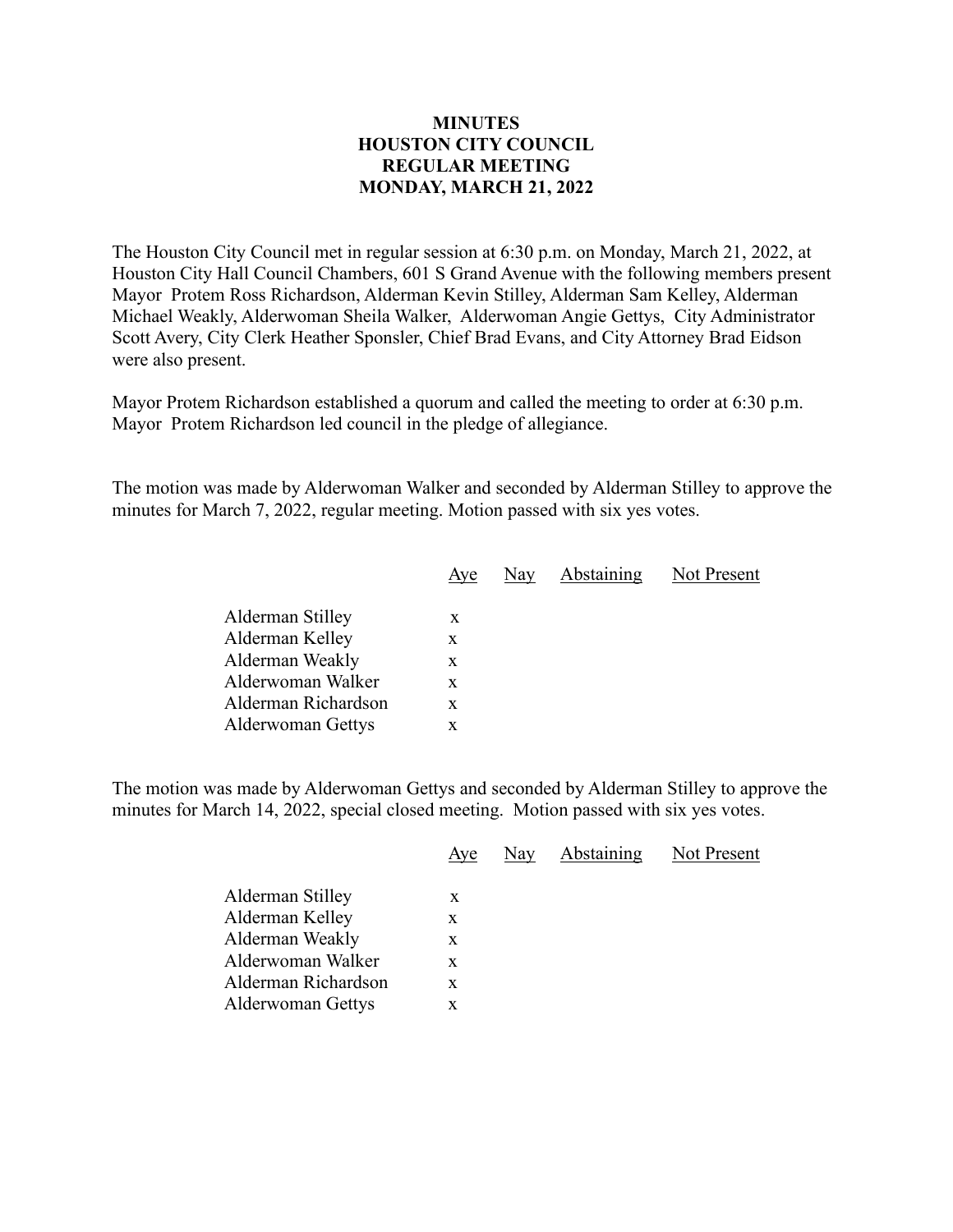The motion was made by Alderman Weakly and seconded by Alderman Kelley to approve payment for payroll of March 14, 2022. Motion passed with six yes votes.

| Aye | Nay | Abstaining | Not Present |
|-----|-----|------------|-------------|
|     |     |            |             |
| X   |     |            |             |
| X   |     |            |             |
| X   |     |            |             |
| X   |     |            |             |
| X   |     |            |             |
| X   |     |            |             |
|     |     |            |             |

The motion was made by Alderman Kelley and seconded by Alderwoman Walker to approve payment of invoices for March 17 & 21, 2022 (\$176,843.49) as presented. Motion passed with six yes votes.

|                          | Aye | Nay Abstaining Not Present |  |
|--------------------------|-----|----------------------------|--|
| Alderman Stilley         | X   |                            |  |
| Alderman Kelley          | X   |                            |  |
| Alderman Weakly          | X   |                            |  |
| Alderwoman Walker        | X   |                            |  |
| Alderman Richardson      | X   |                            |  |
| <b>Alderwoman Gettys</b> | X   |                            |  |
|                          |     |                            |  |

Bill 100R to become Resolution 2022-100 (incentives for residential development). The motion was made by Alderman Kelley and seconded by Alderman Weakly to place Bill 100R on second and final reading by title only. Motion passed with six roll call votes.

|                     | Aye | Nay Abstaining Not Present |  |
|---------------------|-----|----------------------------|--|
| Alderman Stilley    | X   |                            |  |
| Alderman Kelley     | X   |                            |  |
| Alderman Weakly     | X   |                            |  |
| Alderwoman Walker   | X   |                            |  |
| Alderman Richardson | X   |                            |  |
| Alderwoman Gettys   | X   |                            |  |
|                     |     |                            |  |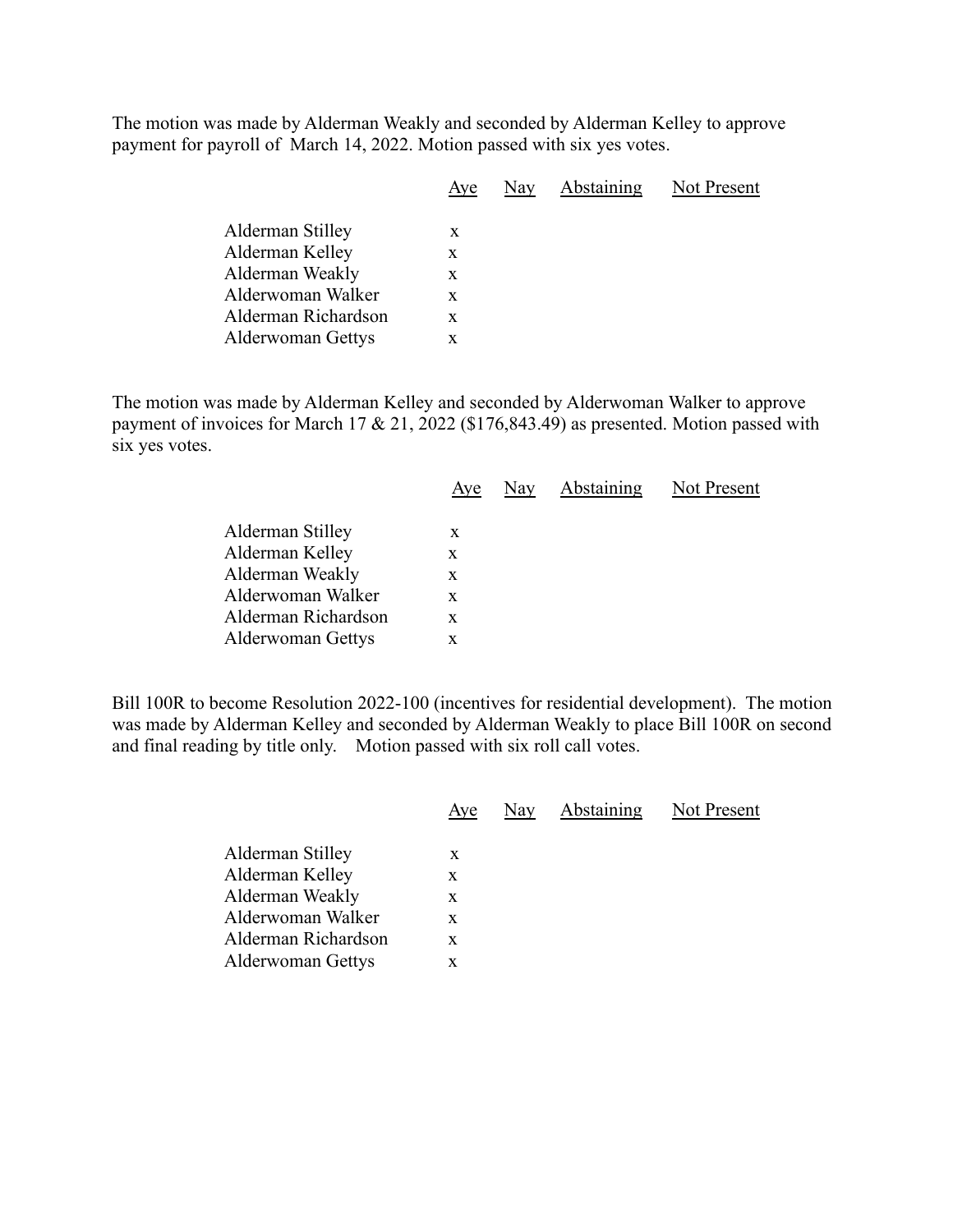The motion was made by Alderman Stilley and seconded by Alderman Kelley to approve conditional use permit passed by planning and zoning board regarding Justin Brown pet crematory. Motion passed with six yes votes.

|                                                                                                                         | Aye                        | Nay | Abstaining | Not Present |
|-------------------------------------------------------------------------------------------------------------------------|----------------------------|-----|------------|-------------|
| Alderman Stilley<br>Alderman Kelley<br>Alderman Weakly<br>Alderwoman Walker<br>Alderman Richardson<br>Alderwoman Gettys | X<br>X<br>X<br>X<br>X<br>X |     |            |             |
|                                                                                                                         |                            |     |            |             |

The motion was made by Alderwoman Walker seconded by Alderman Weakly to close this part of the meeting pursuant to Section 610.021 (1). Motion passed with six roll call votes.

|                          | Aye | Nay Abstaining Not Present |  |
|--------------------------|-----|----------------------------|--|
|                          |     |                            |  |
| Alderman Stilley         | X   |                            |  |
| Alderman Kelley          | X   |                            |  |
| Alderman Weakly          | X   |                            |  |
| Alderwoman Walker        | X   |                            |  |
| Alderman Richardson      | X   |                            |  |
| <b>Alderwoman Gettys</b> | X   |                            |  |

The motion was made by Alderwoman Walker and seconded by Alderman Weakly to go back into open session. Motion was passed with six roll call votes.

|                                                                                                                                | Aye                        | Nay | Abstaining | Not Present |
|--------------------------------------------------------------------------------------------------------------------------------|----------------------------|-----|------------|-------------|
| Alderman Stilley<br>Alderman Kelley<br>Alderman Weakly<br>Alderwoman Walker<br>Alderman Richardson<br><b>Alderwoman Gettys</b> | X<br>X<br>X<br>X<br>X<br>X |     |            |             |
|                                                                                                                                |                            |     |            |             |